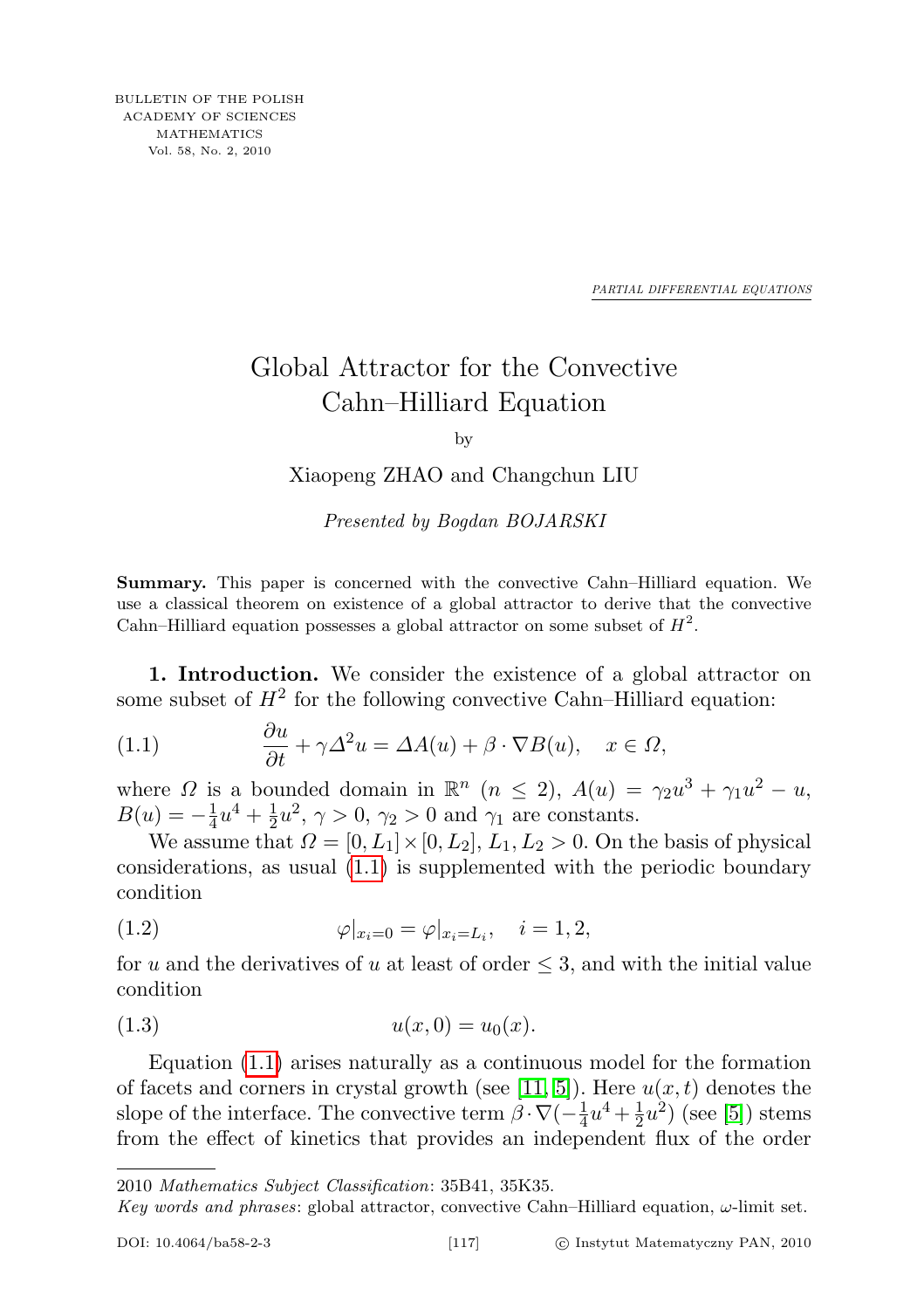parameter, similar to the effect of an external field in spinodal decomposition of a driven system.

Recently there has been renewed interest in the convective Cahn–Hilliard equation. It was K. H. Kwek  $[6]$  who first studied equation  $(1.1)$  for a special case with a special convection, namely,  $B(u) = u$ . Based on the discontinuous Galerkin finite element method, he proved the existence of a classical solution. In 2005, C. Liu [\[8\]](#page-10-1) considered [\(1.1\)](#page-0-0) with the first boundary condition in one space dimension. Some results on the existence of classical solutions and asymptotic behavior of solutions are established in his paper. Eden and Kalantarov [\[3\]](#page-9-2) considered the following convective Cahn–Hilliard equation with periodic boundary conditions in one space dimension:

<span id="page-1-0"></span>(1.4) 
$$
u_t - u \cdot \nabla u + \Delta(u - u^3 + \Delta u) = 0.
$$

They established the existence of a compact attractor and a finite-dimensional inertial manifold that contains it. Moreover, the Gevrey regularity of solutions on the attractor was established and used to prove that four nodes are determining for each solution on the attractor. Moreover, in [\[4\]](#page-9-3) equation [\(1.4\)](#page-1-0) with periodic boundary conditions in 3D was considered by Eden and Kalantarov; they considered the corresponding continuous dynamical system on  $\dot{L}^2(\Omega)$ , and proved that for [\(1.4\)](#page-1-0) there exist absorbing balls in  $\dot{L}^2(\Omega)$ ,  $\dot{H}_{\text{per}}^1(\Omega)$  and  $\dot{H}_{\text{per}}^2(\Omega)$ . Combining this with the compactness property of the solution semigroup they deduced the existence of a global attractor for [\(1.4\)](#page-1-0) in  $\dot{L}^2(\Omega)$ . There is an extensive literature concerning the convective Cahn–Hilliard equation; for more recent results we refer the reader to [\[9,](#page-10-2) [13\]](#page-10-3) and the references therein.

In this paper, we are interested in a global attractor of the problem  $(1.1)$ – $(1.3)$  in  $H<sup>2</sup>$ . The paper is organized as follows. In Section 2, we give some preparations and state the main result about the existence of the global attractor. In Section 3, we derive some estimates for the solutions and prove our main result. Some ideas important for our paper come from [\[2,](#page-9-4) [7,](#page-9-5) [12\]](#page-10-4), etc.

**2. Preliminaries.** We point out one basic fact about  $(1.1)$ – $(1.3)$ : the spatial average of any solution  $u$  is preserved, excluding the existence of an absorbing set in  $H^2(\Omega)$ . Indeed, we find

(2.5) 
$$
\frac{\partial}{\partial t} \int_{\Omega} u(x, t) dx = 0,
$$

(2.6) 
$$
\int_{\Omega} u(x,t) dx = \int_{\Omega} u_0 dx, \quad \forall t > 0.
$$

We assume that the initial function satisfies  $\int_{\Omega} u_0(x) dx \leq \kappa$ ; then it follows that  $\int_{\Omega} u(x, t) dx \leq \kappa$  for  $t > 0$ .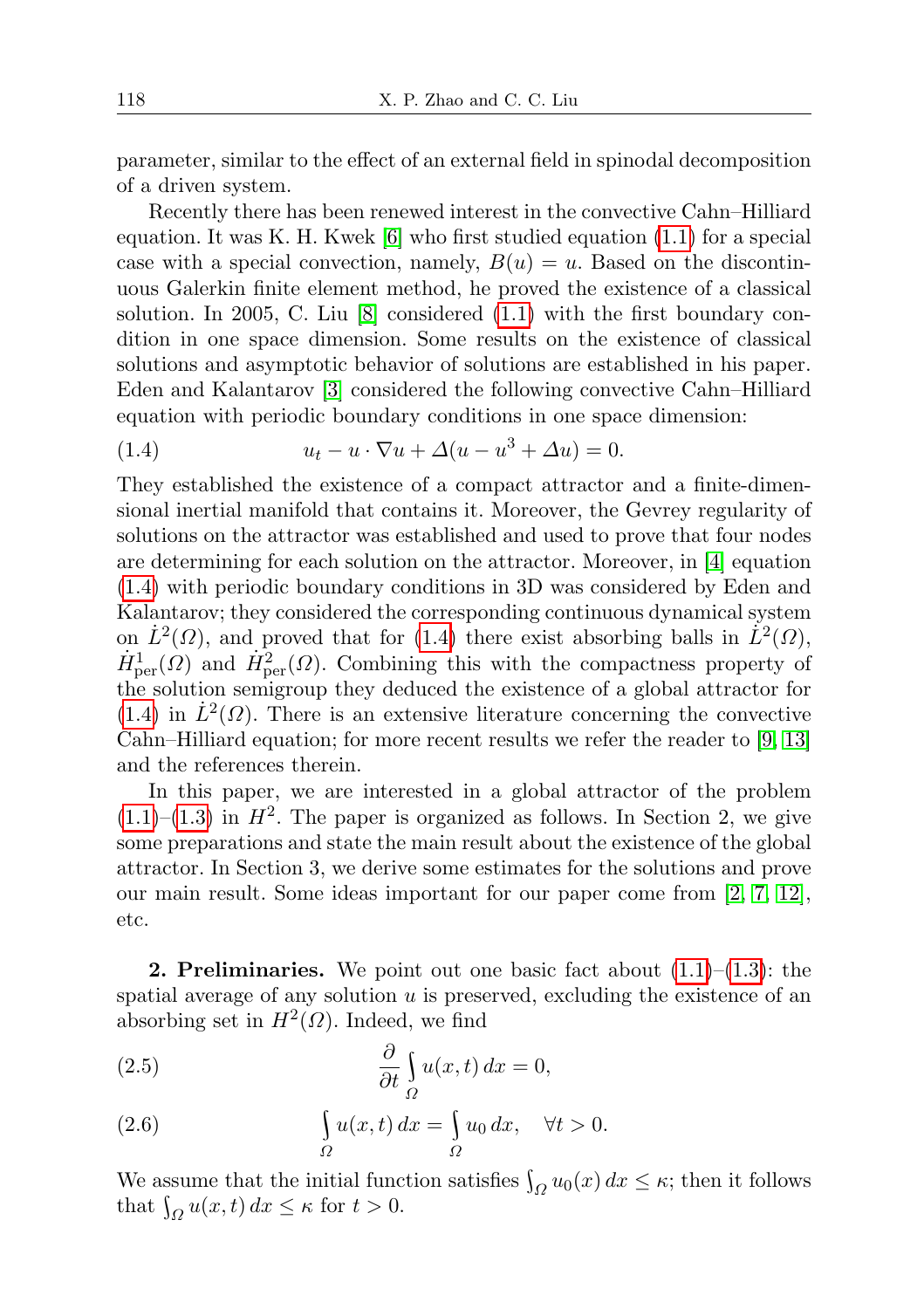For convenience, in this section we introduce a lemma concerning global existence and uniqueness of the solution of problem  $(1.1)$ – $(1.3)$ .

<span id="page-2-0"></span>LEMMA 2.1. Suppose that  $u_0 \in H^2(\Omega)$ , Then problem  $(1.1)$ – $(1.3)$  admits a unique solution u such that

 $u \in L^2([0,T]; H^4(\Omega)) \cap L^\infty([0,T]; H^2(\Omega)), \quad \forall T > 0.$ 

We can obtain Lemma [2.1](#page-2-0) by the standard Galerkin method as in [\[10,](#page-10-5) [1,](#page-9-6) [7\]](#page-9-5). Since the proof is easy, we omit it.

By Lemma [2.1,](#page-2-0) we can define the operator semigroup  $\{S(t)\}_{t\geq0}$  in  $H^2$ by

(2.7) 
$$
S(t)u_0 = u(t), \quad \forall u_0 \in H^2, t \ge 0,
$$

where  $u(t)$  is the solution of  $(1.1)$ – $(1.3)$  corresponding to the initial value  $u_0$ .

To study the existence of a global attractor, we have to find a complete metric space and prove that there exists a global attractor in that complete metric space. Notice that it is sufficient to consider the global existence and uniqueness of the solution of problem  $(1.1)$ – $(1.3)$  for any given initial datum, as described in the previous lemma. However, because  $H^2(\Omega)$  is not a proper phase space for our problem, we have to choose a complete metric space to work with. On the other hand, since the total mass is conserved for all time, it is not possible for us to have a global attractor in that metric space without any constraints. Instead, we let

$$
\mathscr{U}_{\kappa} = \left\{ u \, \middle| \, u \in H^2(\Omega), \, \left| \int_{\Omega} u \, dx \right| \leq \kappa \right\},\
$$

where  $\kappa > 0$  is a constant. It is sufficient to see that the restriction of  $\{S(t)\}\$ to  $\mathscr{U}_{\kappa}$  is a well defined semigroup.

Now we can give the main result of this paper.

<span id="page-2-1"></span>THEOREM 2.1. Suppose that  $\Omega$  is an open bounded domain in  $\mathbb{R}^n$  $(n \leq 2)$ . Then for every  $\kappa$  chosen as above, the semiflow associated with the solution u of problem [\(1.1\)](#page-0-0)–[\(1.3\)](#page-0-1) possesses in  $\mathscr{U}_{\kappa}$  a global attractor  $\mathscr{A}_{\kappa}$ which attracts all the bounded sets in  $\mathscr{U}_{\kappa}$ .

Throughout this paper we denote the  $L^2$ ,  $L^p$  and  $H^k$   $(k = 1, 2, 3)$  norms in  $\Omega$  simply by  $\|\cdot\|$ ,  $\|\cdot\|_p$  and  $\|\cdot\|_{H^k}$ .

**3. Proof of Theorem [2.1.](#page-2-1)** In order to prove Theorem [2.1,](#page-2-1) we establish some a priori estimates for the solution u of problem  $(1.1)$ – $(1.3)$ . In this section we always assume that  $\{S(t)\}_{t\geq 0}$  is the semigroup generated by the weak solutions of [\(1.1\)](#page-0-0) with initial data  $u_0 \in H^2(\Omega)$ . We have the following lemma.

LEMMA 3.1. There exists a bounded set  $\mathcal{B}$ , whose size depends only on  $\kappa$  and  $\Omega$ , in  $\mathscr{U}_\kappa$  such that for all the orbits starting from any bounded set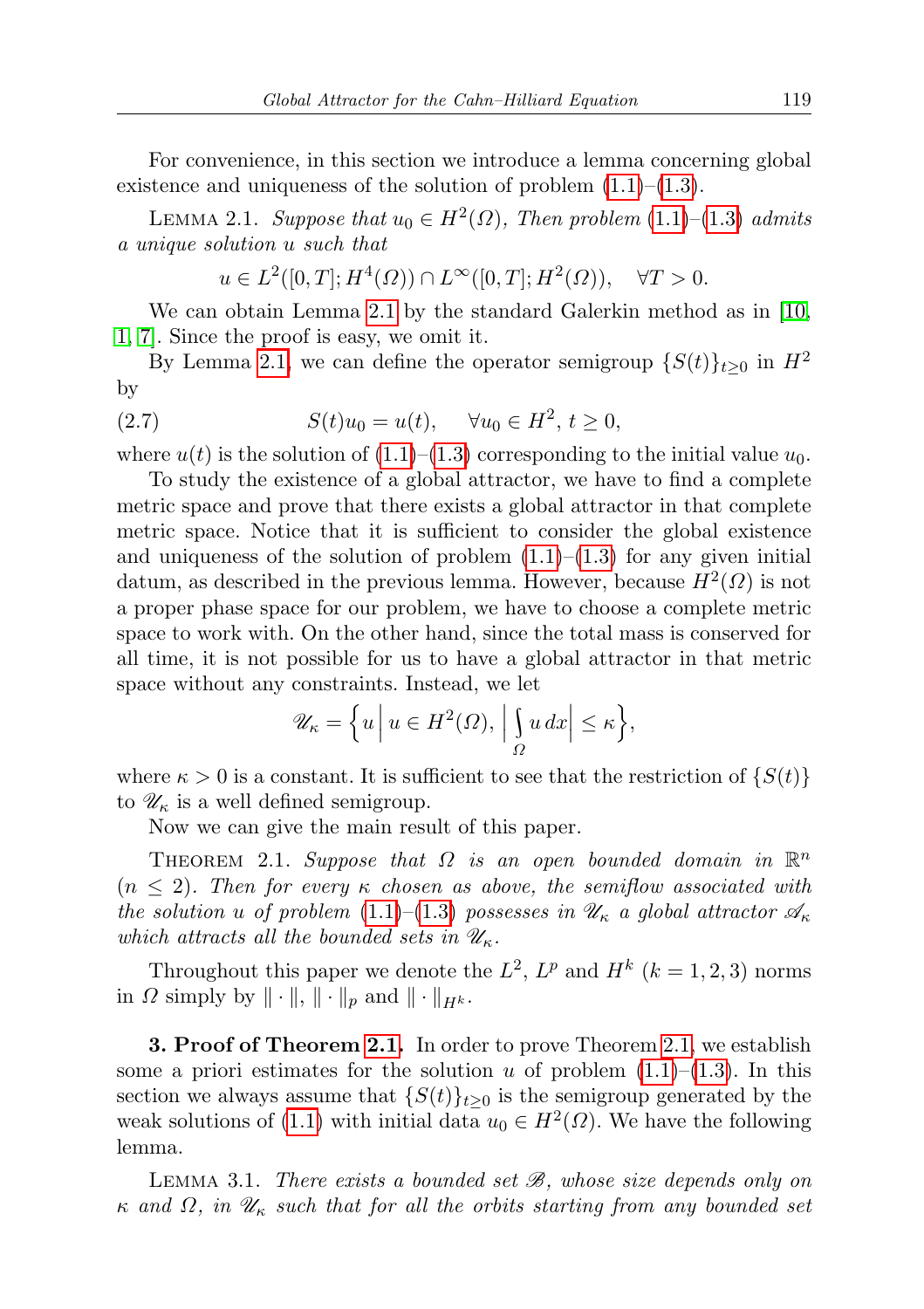B in  $\mathscr{U}_{\kappa}$ , there exists  $t_0 = t_0(B) \geq 0$  such that for all  $t \geq t_0$  all the orbits enter  $\mathscr B$  and remain there.

*Proof.* It suffices to prove that there is a positive constant  $C$  such that

 $||u(t)||_{H^2} \leq C, \quad t \geq t_0(B).$ 

We prove the lemma in the following steps.

STEP 1:  $L^2$  norm estimate. Multiplying [\(1.1\)](#page-0-0) with u and integrating over  $Ω$ , we obtain

(3.1) 
$$
\frac{1}{2}\frac{d}{dt}\|u\|^2 + \gamma \|\Delta u\|^2 = \int_{\Omega} u \Delta A(u) dx + \beta \cdot \int_{\Omega} u \nabla B(u) dx.
$$

Hence

<span id="page-3-0"></span>(3.2) 
$$
\frac{1}{2}\frac{d}{dt}\|u\|^2 + \gamma \|\Delta u\|^2 = -\int_{\Omega} A'(u)|\nabla u|^2 dx - \beta \cdot \int_{\Omega} B(u)\nabla u dx.
$$

Since  $\gamma_2 > 0$ , a simple calculation shows that

$$
A'(u) = 3\gamma_2 u^2 + 2\gamma_1 u - 1 \ge -C_0,
$$

where  $C_0 > 0$ . We also have

$$
\int_{\Omega} \left( \frac{1}{4} u^4 - \frac{1}{2} u^2 \right) \nabla u \, dx = 0.
$$

So it follows from [\(3.2\)](#page-3-0) that

$$
\frac{1}{2}\frac{d}{dt}\|u\|^2 + \gamma \|\Delta u\|^2 \le C_0 \|\nabla u\|^2 \le C_0 \|u\| \cdot \|\Delta u\| \le \frac{C_0}{2} \|u\|^2 + \frac{C_0}{2} \|\Delta u\|^2.
$$

Thus

(3.3) 
$$
\frac{1}{2}\frac{d}{dt}\|u\|^2 + \left(\gamma - \frac{C_0}{2}\right)\|\Delta u\|^2 \le \frac{C_0}{2}\|u\|^2.
$$

In addition, by Poincaré's inequality for functions in  $\mathcal{U}_k$ ,

<span id="page-3-1"></span>
$$
||u||^2 \le C_1 ||\nabla u||^2 + C_2,
$$

where  $C_1$  and  $C_2$  depend only on n and  $\Omega$ . We also have

$$
C_1 \|\nabla u\|^2 \le C_1 \|u\| \cdot \|\Delta u\| \le \frac{1}{2} \|u\|^2 + M \|\Delta u\|^2,
$$

where  $M$  is a positive constant. Hence

$$
||u||^2 \le 2M||\Delta u||^2 + 2C_2.
$$

On the other hand, using [\(3.3\)](#page-3-1), we finally arrive at

<span id="page-3-2"></span>
$$
(3.4) \qquad \frac{1}{2}\frac{d}{dt}\|u\|^2 + \frac{1}{2M}\left(\gamma - \frac{C_0}{2}\right)\|u\|^2 \le \frac{C_0}{2}\|u\|^2 + \frac{C_2}{M}\left(\gamma - \frac{C_0}{2}\right).
$$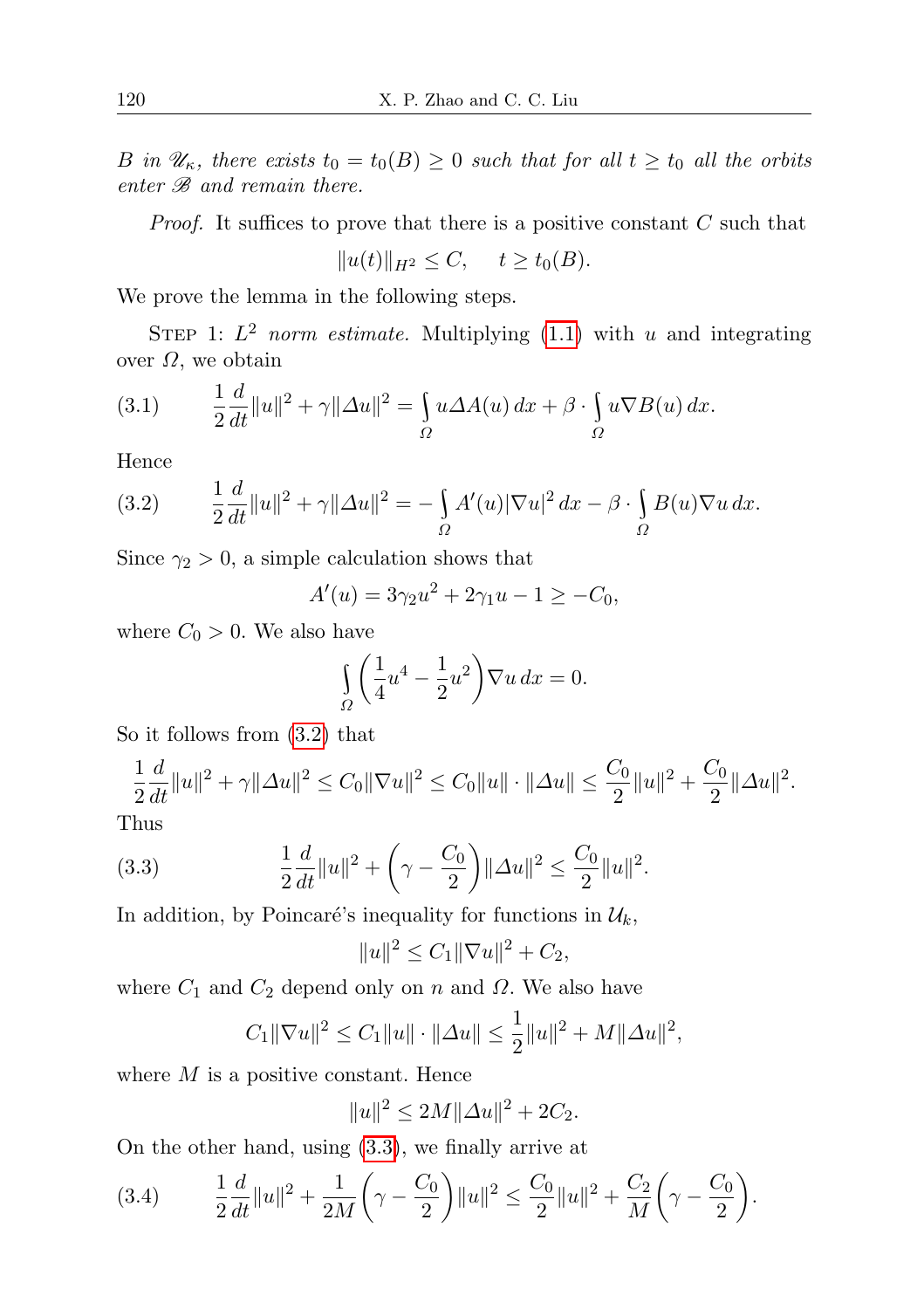Using [\(3.4\)](#page-3-2), we obtain

$$
\frac{d}{dt}||u||^2 + \left(\frac{\gamma}{M} - \frac{C_0}{2M} - C_0\right)||u||^2 \le \frac{C_2(2\gamma - C_0)}{M}.
$$

Taking  $\gamma$  satisfying  $\frac{\gamma}{M} - \frac{C_0}{2M} - C_0 > 0$  gives

<span id="page-4-1"></span>
$$
||u||^{2} \leq e^{-(\frac{\gamma}{M} - \frac{C_{0}}{2M} - C_{0})t} ||u_{0}||^{2} + \frac{2C_{2}(2\gamma - C_{0})}{2\gamma - C_{0} - 2C_{0}M}.
$$

Thus, for initial data in any bounded set  $B \subset \mathscr{U}_{\kappa}$ , there is a uniform time  $t_1(B)$  depending on B such that for  $t \geq t_1(B)$ ,

(3.5) 
$$
||u(x,t)||^2 \le \frac{4C_2(2\gamma - C_0)}{2\gamma - C_0 - 2C_0M}.
$$

STEP 2:  $H^1$  norm estimate. Multiplying [\(1.1\)](#page-0-0) with  $\Delta u$  and integrating over  $Ω$ , we obtain

(3.6) 
$$
\frac{1}{2}\frac{d}{dt}\|\nabla u\|^2 + \gamma\|\nabla \Delta u\|^2 = -\int_{\Omega} \Delta A(u)\Delta u \,dx - \beta \cdot \int_{\Omega} \nabla B(u)\Delta u \,dx.
$$

Note that

$$
\Delta A(u) = (3\gamma_2 u^2 + 2\gamma_1 u - 1)\Delta u + (6\gamma_2 u + 2\gamma_1)|\nabla u|^2.
$$

Hence

<span id="page-4-0"></span>
$$
(3.7) \quad \frac{1}{2} \frac{d}{dt} \|\nabla u\|^2 + \gamma \|\nabla \Delta u\|^2 + \gamma_2 \|u \Delta u\|^2
$$
\n
$$
= -\int_{\Omega} (2\gamma_2 u^2 + 2\gamma_1 u - 1) |\Delta u|^2 dx - \beta \cdot \int_{\Omega} \left(\frac{1}{4} u^4 - \frac{1}{2} u^2\right) \nabla \Delta u \, dx
$$
\n
$$
- \int_{\Omega} 2\gamma_1 |\nabla u|^2 \Delta u \, dx - 6 \int_{\Omega} \gamma_2 u |\nabla u|^2 \Delta u \, dx
$$
\n
$$
\leq \gamma_2 \int_{\Omega} u^2 |\Delta u|^2 \, dx + C \int_{\Omega} |\nabla u|^4 \, dx + C \int_{\Omega} |\Delta u|^2 \, dx
$$
\n
$$
+ \frac{\gamma}{8} \int_{\Omega} |\nabla \Delta u|^2 \, dx + C \int_{\Omega} \left(\frac{1}{4} u^4 + \frac{1}{2} u^2\right)^2 \, dx.
$$

On the other hand, by Nirenberg–Gagliardo's inequality, we have

(3.8) 
$$
\|\nabla u\|_4 \le C_1 \|\nabla \Delta u\|^{1/3 + n/12} \|u\|^{2/3 - n/12} + C_2 \|u\| \quad (n \le 2)
$$
and

(3.9) 
$$
||u||_8 \leq C_1 ||\nabla \Delta u||^{n/8} ||u||^{1-n/8} + C_2 ||u|| \quad (n \leq 2).
$$

By [\(3.8\)](#page-4-0), [\(3.9\)](#page-4-0) and Young's inequality, we obtain

<span id="page-4-2"></span>(3.10) 
$$
C \|\nabla u\|_4^4 \le \frac{\gamma}{8} \|\nabla \Delta u\|^2 + C_0'
$$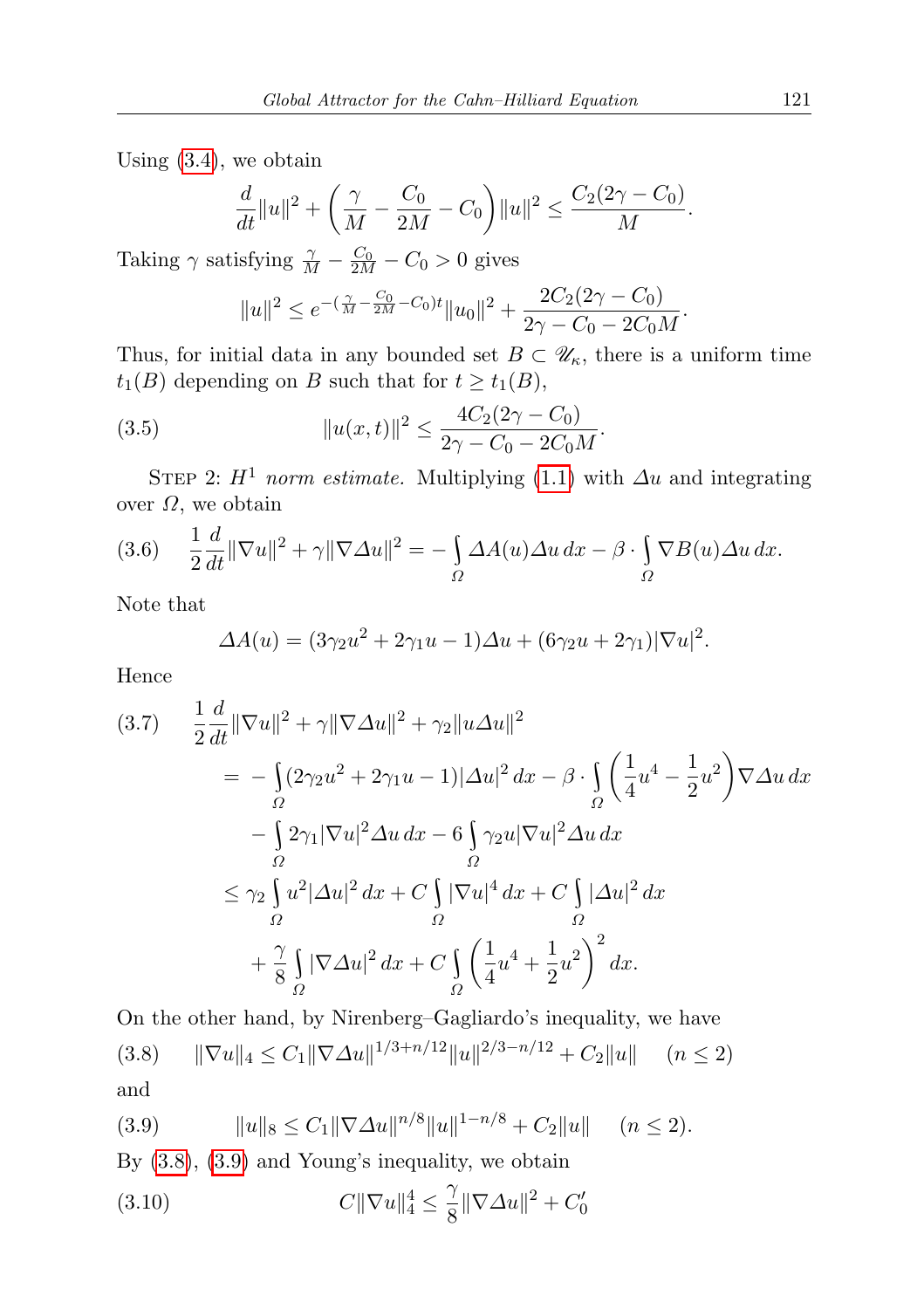and

<span id="page-5-0"></span>(3.11) 
$$
C||u||_8^8 \leq C'_1 ||\nabla \Delta u||^2 + C'_2.
$$

Owing to [\(3.11\)](#page-5-0), we see that

<span id="page-5-1"></span>(3.12) 
$$
C \int_{\Omega} \left( \frac{1}{4} u^4 + \frac{1}{2} u^2 \right) dx \leq \frac{\gamma}{8} ||\nabla \Delta u||^2 + C_3.
$$

Using  $(3.5)$ , we have

$$
(3.13) \quad \int_{\Omega} |\nabla u|^2 dx = -\int_{\Omega} u \cdot \Delta u dx
$$
  

$$
\leq \left(\int_{\Omega} u^2 dx\right)^{1/2} \left(\int_{\Omega} |\Delta u|^2 dx\right)^{1/2} \leq C \left(\int_{\Omega} |\Delta u|^2 dx\right)^{1/2},
$$

and we also have

<span id="page-5-3"></span>(3.14) 
$$
\int_{\Omega} |\Delta u|^2 dx = -\int_{\Omega} \nabla u \cdot \nabla \Delta u dx
$$

$$
\leq \left(\int_{\Omega} |\nabla u|^2 dx\right)^{1/2} \left(\int_{\Omega} |\nabla \Delta u|^2 dx\right)^{1/2}.
$$

Hence

<span id="page-5-2"></span>(3.15) 
$$
C \int_{\Omega} |\Delta u|^2 dx \le C \Big( \int_{\Omega} |\nabla \Delta u|^2 dx \Big)^{2/3} \le \frac{\gamma}{8} ||\nabla \Delta u||^2 + C_4.
$$

Adding [\(3.7\)](#page-4-0), [\(3.10\)](#page-4-2), [\(3.12\)](#page-5-1) and [\(3.15\)](#page-5-2) together gives

(3.16) 
$$
\frac{1}{2}\frac{d}{dt}\|\nabla u\|^2 + \frac{\gamma}{2}\|\nabla \Delta u\|^2 \leq C'_0 + C_3 + C_4.
$$

On the other hand, by  $(3.13)$  and  $(3.14)$ , we obtain

<span id="page-5-4"></span>
$$
\|\nabla u\|^2 \le C \|\nabla \Delta u\|^{2/3} \le C'' \|\nabla \Delta u\|^2 + C'.
$$

By the above inequality and using [\(3.16\)](#page-5-4), we have

(3.17) 
$$
\frac{d}{dt} \|\nabla u\|^2 + \frac{\gamma}{C''} \|\nabla u\|^2 \le 2(C'_0 + C_3 + C_4) + \frac{\gamma C'}{C''},
$$

which gives

<span id="page-5-6"></span><span id="page-5-5"></span>
$$
\|\nabla u\|^2 \le e^{-\frac{\gamma}{C''}t} \|\nabla u_0\|^2 + \frac{2C''}{\gamma} (C'_0 + C_3 + C_4) + C'.
$$

Thus for initial data in any bounded set  $B \subset \mathscr{U}_{\kappa}$ , there is a uniform time  $t_2(B)$  depending on B such that for  $t \geq t_2(B)$ ,

(3.18) 
$$
\|\nabla u\|^2 \le \frac{4C''}{\gamma} (C'_0 + C_3 + C_4) + 2C'.
$$

Adding [\(3.5\)](#page-4-1) and [\(3.18\)](#page-5-5) together, we have

(3.19) ku(t)kH<sup>1</sup> ≤ C.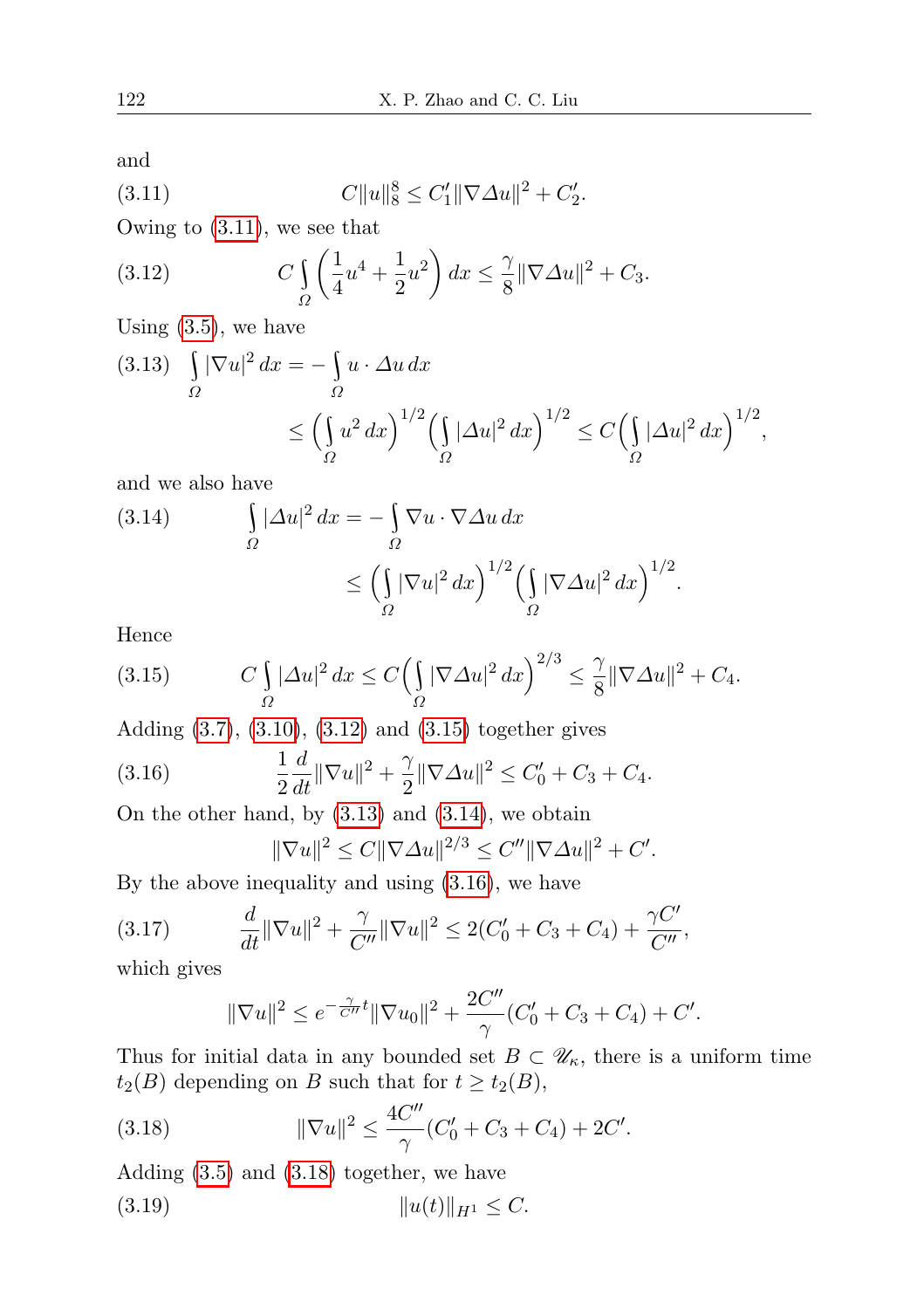By Sobolev's imbedding theorem, we finally arrive at

 $||u(t)||_6 \leq C$  and  $||u(t)||_{12} \leq C.$ 

STEP 3:  $H^2$  norm estimate. Multiplying [\(1.1\)](#page-0-0) by  $\Delta^2 u$  and integrating the result over  $\Omega$ , we obtain

(3.20) 
$$
\frac{1}{2}\frac{d}{dt}\|\Delta u\|^2 + \gamma \|\Delta^2 u\|^2 = \int_{\Omega} \Delta^2 u \Delta A(u) \, dx + \beta \cdot \int_{\Omega} \Delta^2 u \nabla B(u) \, dx.
$$

Hence

$$
(3.21) \frac{1}{2}\frac{d}{dt}\|\Delta u\|^2 + \gamma \|\Delta^2 u\|^2 \le C_5 \|\Delta A(u)\|^2 + C_6 \|\nabla B(u)\|^2 + \frac{\gamma}{2}\|\Delta^2 u\|^2.
$$
  
Note that

$$
(3.22) \quad \|\Delta A(u)\|^2 \le 2\Big(\int_{\Omega} |A'(u)|^2 |\Delta u|^2 dx + \int_{\Omega} |A''(u)|^2 |\nabla u|^4 dx\Big)
$$
  
\n
$$
\le 2\Big[\Big(\int_{\Omega} |A'(u)|^3 dx\Big)^{2/3} \Big(\int_{\Omega} |\Delta u|^6 dx\Big)^{1/3} + \Big(\int_{\Omega} |A''(u)|^6 dx\Big)^{1/3} \Big(\int_{\Omega} |\nabla u|^6 dx\Big)^{2/3}\Big]
$$
  
\n
$$
\le C_7\Big[\Big(\int_{\Omega} |\Delta u|^6 dx\Big)^{1/3} + \Big(\int_{\Omega} |\nabla u|^6 dx\Big)^{2/3}\Big],
$$

and

$$
(3.23) \quad \|\nabla B(u)\|^2 \le \int_{\Omega} (u^3 - u)^2 |\nabla u|^2 \, dx
$$
  

$$
\le \frac{1}{2} \int_{\Omega} (u^3 - u)^4 \, dx + \frac{1}{2} \int_{\Omega} |\nabla u|^4 \, dx \le C_8 + \|\nabla u\|_4^4.
$$

Using Nirenberg–Gagliardo's inequality, we have

$$
\|\nabla u\|_{4} \leq C'_{1} \|\Delta^{2} u\|^{n/12} \|\nabla u\|^{1-n/12} + C'_{2} \|\nabla u\| \quad (n \leq 2),
$$
  

$$
\|\nabla u\|_{6} \leq C'_{1} \|\Delta^{2} u\|^{n/9} \|\nabla u\|^{1-n/9} + C'_{2} \|\nabla u\| \quad (n \leq 2),
$$
  

$$
\|\Delta u\|_{6} \leq C'_{1} \|\Delta^{2} u\|^{(3+n)/9} \|\nabla u\|^{1-(3+n)/9} + C'_{2} \|\nabla u\| \quad (n \leq 2).
$$

Using Young's inequality, we have

$$
\|\nabla u\|_{4}^{4} \leq C_{3}' \|\Delta^{2} u\|^{2/3} + C_{4}' \leq \varepsilon \|\Delta^{2} u\|^{2} + C_{\varepsilon},
$$
  

$$
\|\nabla u\|_{6}^{4} \leq C_{3}' \|\Delta^{2} u\|^{8/9} + C_{4}' \leq \varepsilon \|\Delta^{2} u\|^{2} + C_{\varepsilon},
$$
  

$$
\|\Delta u\|_{6}^{2} \leq C_{3}' \|\Delta^{2} u\|^{10/9} + C_{4}' \leq \varepsilon \|\Delta^{2} u\|^{2} + C_{\varepsilon}.
$$

Thus, we finally arrive at

$$
\frac{d}{dt} ||\Delta u||^2 + \gamma ||\Delta^2 u||^2
$$
\n
$$
\leq 2C_5 C_7 (||\Delta u||_{L^6}^2 + ||\nabla u||_{L^6}^4) + 2C_6 ||\nabla u||_4^4 + 2C_6 C_8
$$
\n
$$
\leq 4C_5 C_7 (\varepsilon ||\Delta^2 u||^2 + C_\varepsilon) + 2C_6 \varepsilon ||\Delta^2 u||^2 + 2C_6 C_\varepsilon + 2C_6 C_8,
$$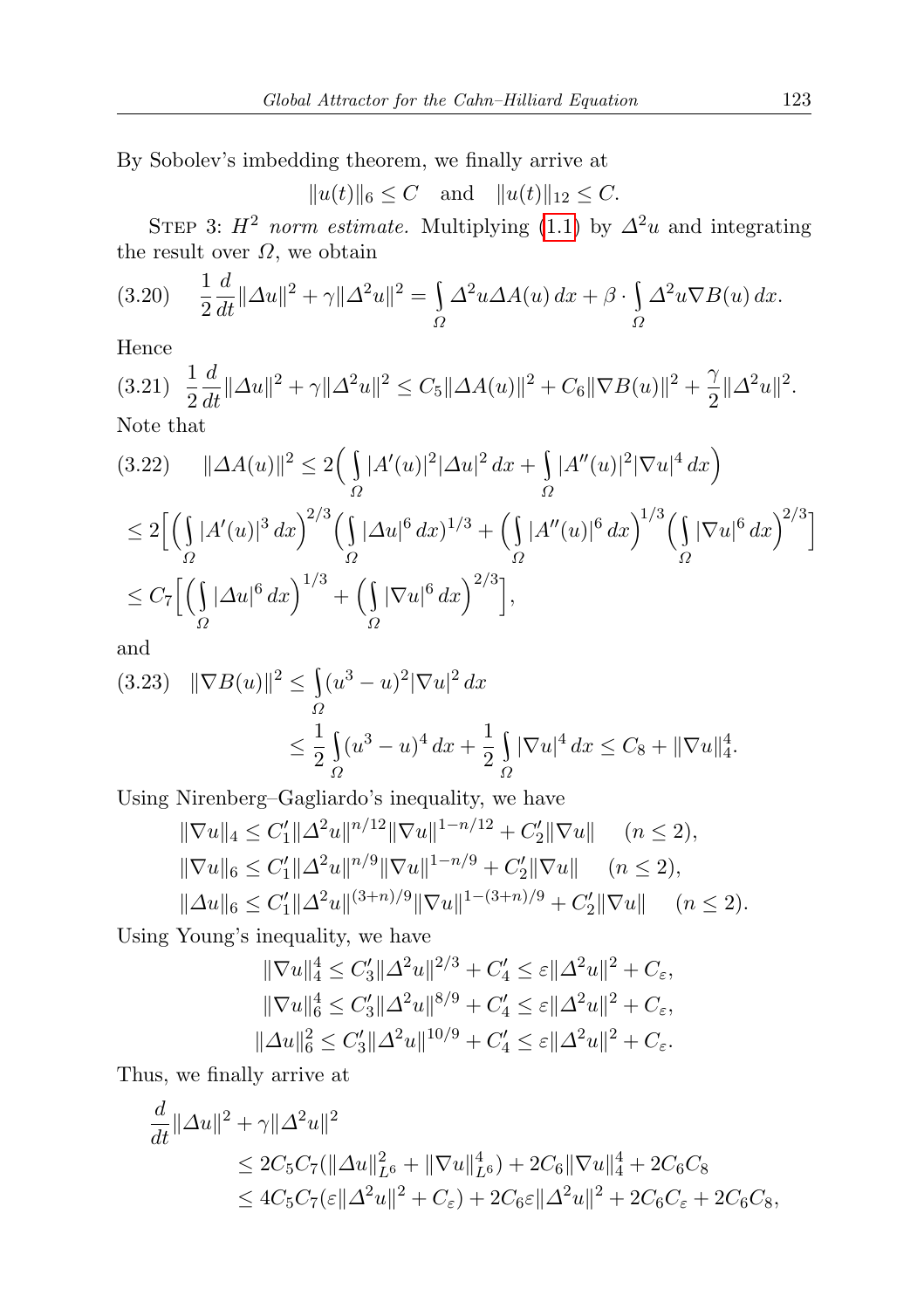which means

(3.24) 
$$
\frac{d}{dt} \|\Delta u\|^2 + (\gamma - 4C_5C_7\varepsilon - 2C_6\varepsilon) \|\Delta^2 u\|^2 \leq C.
$$

Taking  $\varepsilon$  small enough, we obtain

<span id="page-7-3"></span>
$$
\frac{d}{dt} \|\Delta u\|^2 + C_9 \|\Delta^2 u\|^2 \le C,
$$

where  $C_9 > 0$  is a constant. By a Calderón–Zygmund type estimate, we have

(3.25) 
$$
\frac{d}{dt} ||\Delta u||^2 + C'C_9(||\Delta u||^2 + ||\nabla \Delta u||^2) \leq C.
$$

By Gronwall's inequality and  $\|\Delta u(0)\| \leq R$ ,

<span id="page-7-0"></span>
$$
(3.26) \qquad \|\Delta u\|^2 \le e^{-C'C_9t} \|\Delta u_0\|^2 + \frac{C}{C'C_9} \le e^{-C'C_9t} R^2 + \frac{C}{C'C_9} \le \frac{2C}{C'C_9}
$$

for  $t \ge t_3(B) = \frac{1}{C'C_9} \ln \frac{C'C_9R^2}{C}$ . Adding [\(3.19\)](#page-5-6) and [\(3.26\)](#page-7-0) together, we obtain (3.27)  $||u(t)||_{H^2} \leq C.$ 

By Sobolev's imbedding theorem, we obtain

$$
||u(t)||_{L^{\infty}} \leq C.
$$

By setting  $t_0(B) = \max\{t_1(B), t_2(B), t_3(B)\}\text{, the lemma is proved.}$ 

The above lemma implies that  $\{S(t)\}_{t\geq 0}$  has a bounded absorbing set in  $\mathcal{U}_{\kappa}$ . In what follows we prove the precompactness of the orbit in  $\mathcal{U}_{\kappa}$ .

<span id="page-7-4"></span>LEMMA 3.2. For initial data  $u_0$  varying in a bounded set  $B \subset \mathscr{U}_{\kappa}$ , there exists a  $t_1(B) > 0$  such that

$$
||u(t)||_{H^3} \le C, \quad \forall t \ge t_1 > 0,
$$

which shows that  $\bigcup_{t\geq t_1} u(t)$  is relatively compact in  $\mathscr{U}_{\kappa}$ .

*Proof.* The uniform bound of the  $H^2(\Omega)$  norm of  $u(t)$  has been obtained in the above lemma. In what follows we derive an estimate on the  $H^3$  norm.

Applying  $\Delta$  to equation [\(1.1\)](#page-0-0), we obtain

(3.28) 
$$
\frac{\partial \Delta u}{\partial t} + \gamma \Delta^3 u = \Delta^2 A(u) + \beta \cdot \nabla \Delta B(u)
$$

with

<span id="page-7-1"></span>
$$
\varphi|_{x_i=0} = \varphi|_{x_i=L_i}, \quad i=1,2,
$$

for u and the derivatives of u at least of order  $\geq 2$  and  $\leq 5$ .

Multiplying [\(3.28\)](#page-7-1) by  $\Delta^2 u$  and integrating over  $\Omega$ , we obtain

<span id="page-7-2"></span>
$$
(3.29) \quad \frac{1}{2}\frac{d}{dt}\|\nabla\Delta u\|^2 + \gamma \int_{\Omega} |\nabla\Delta^2 u|^2 dx - \int_{\Omega} \nabla\Delta A(u)\nabla\Delta^2 u dx - \beta \cdot \int_{\Omega} \Delta B(u)\nabla\Delta^2 u dx = 0.
$$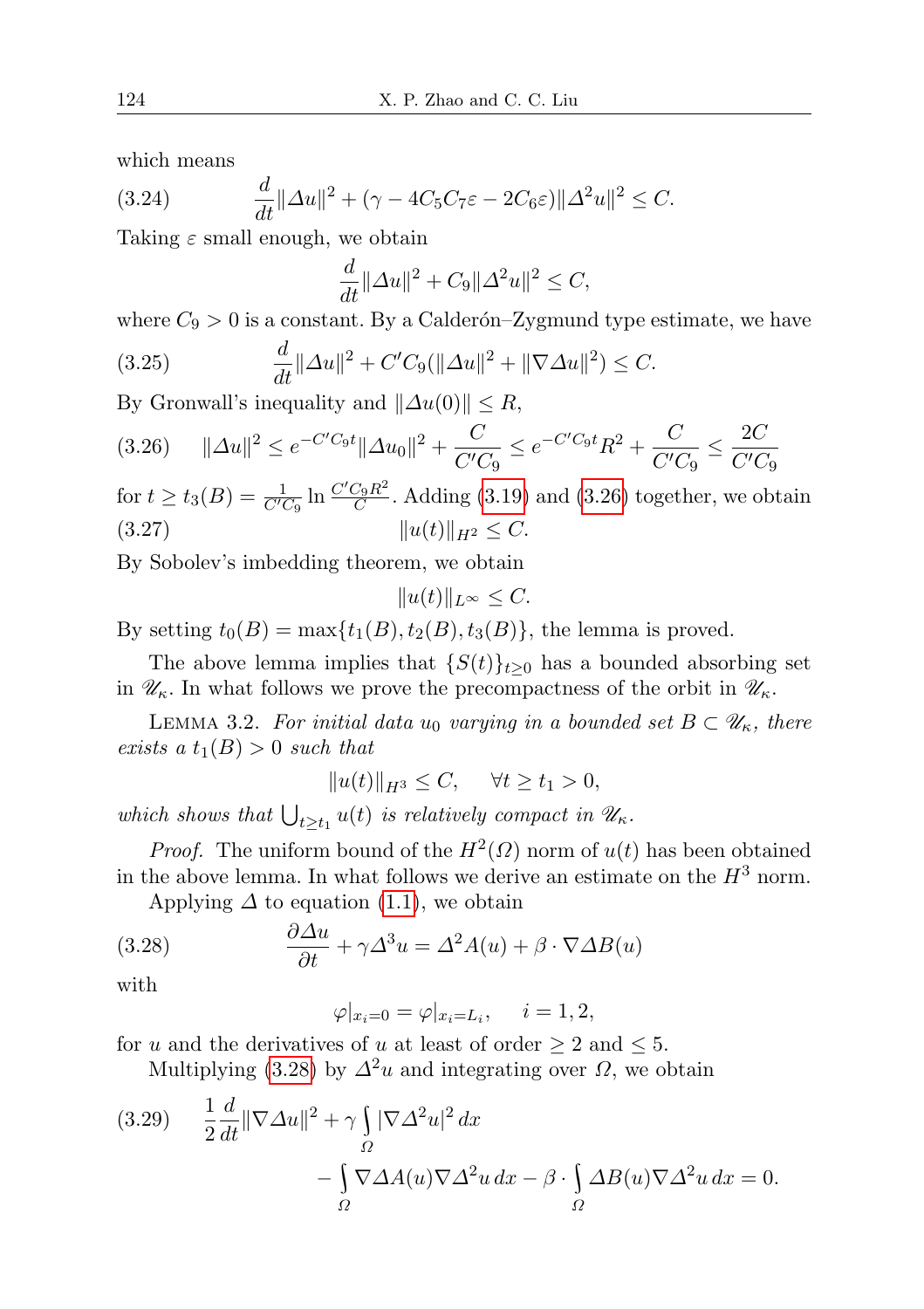Note that

$$
\nabla \Delta A(u) = \nabla (A'(u)\Delta u + A''(u)|\nabla u|^2)
$$

and

$$
\Delta B(u) = \nabla(B'(u)\nabla u).
$$

Hence

$$
(3.30) \qquad \left| \int_{\Omega} \nabla \Delta A(u) \cdot \nabla \Delta^2 u \, dx \right|
$$
  
\n
$$
= \left| \int_{\Omega} \nabla (A'(u) \Delta u + A''(u) |\nabla u|^2) \nabla \Delta^2 u \, dx \right|
$$
  
\n
$$
\leq \left( \int_{\Omega} |A'(u) \nabla \Delta u \nabla \Delta^2 u| \, dx + 3 \int_{\Omega} |A''(u) \nabla u \Delta u \nabla \Delta^2 u| \, dx \right|
$$
  
\n
$$
+ \int_{\Omega} |A'''(u) (\nabla u)^3 \nabla \Delta^2 u| \, dx \right)
$$
  
\n
$$
\leq C \left( \int_{\Omega} |\nabla \Delta u \nabla \Delta^2 u| \, dx + 3 \int_{\Omega} |\nabla u \Delta u \nabla \Delta^2 u| \, dx \right|
$$
  
\n
$$
+ \int_{\Omega} |(\nabla u)^3 \nabla \Delta^2 u| \, dx \right)
$$
  
\n
$$
\leq C_{10} (\|\nabla \Delta u\|^2 + \|\nabla u \Delta u\|^2 + \|\nabla u\|_6^6) + C_{11} \|\nabla \Delta^2 u\|^2
$$

and

$$
(3.31) \qquad \Big| \int_{\Omega} \Delta B(u) \nabla \Delta^2 u \, dx \Big| = \Big| \int_{\Omega} \nabla (B'(u) \nabla u) \nabla \Delta^2 u \, dx \Big|
$$
  

$$
\leq \int_{\Omega} |B'(u) \Delta u \nabla \Delta^2 u| \, dx + \int_{\Omega} |B''(u) (\nabla u)^2| \nabla \Delta^2 u| \, dx
$$
  

$$
\leq C (\int_{\Omega} |\Delta u \nabla \Delta^2 u| \, dx + \int_{\Omega} |\nabla u|^2| \nabla \Delta^2 u| \, dx)
$$
  

$$
\leq C_{12} (\|\Delta u\|^2 + \|\nabla u\|_4^4) + C_{13} \|\nabla \Delta^2 u\|^2.
$$

On the other hand, by Nirenberg–Gagliardo's inequality, when  $n \leq 2$ , we obtain

(3.32) 
$$
C_{12} \|\nabla u\|_{4}^{4} \leq C(\|\nabla \Delta^{2} u\|^{n/4} \|\nabla u\|^{4-n/4} + \|\nabla u\|^{4}) \leq \varepsilon \|\nabla \Delta^{2} u\|^{2} + C_{\varepsilon},
$$
  
and we also have

$$
(3.33) \t C_{10} \|\nabla u \Delta u\|^2 \leq C \|\nabla u\|_{L^\infty}^2 \|\Delta u\|^2 \leq C_{14} \|\nabla u\|_{L^\infty}^2.
$$

By Nirenberg–Gagliardo's inequality again, we obtain

(3.34) 
$$
\|\nabla u\|_{\infty}^{2} \leq C(\|\nabla \Delta^{2} u\|^{n/4} \|\nabla u\|^{2-n/4} + \|\nabla u\|^{2})
$$

$$
\leq \varepsilon \|\nabla \Delta^{2} u\|^{2} + C_{\varepsilon} \quad (n \leq 2)
$$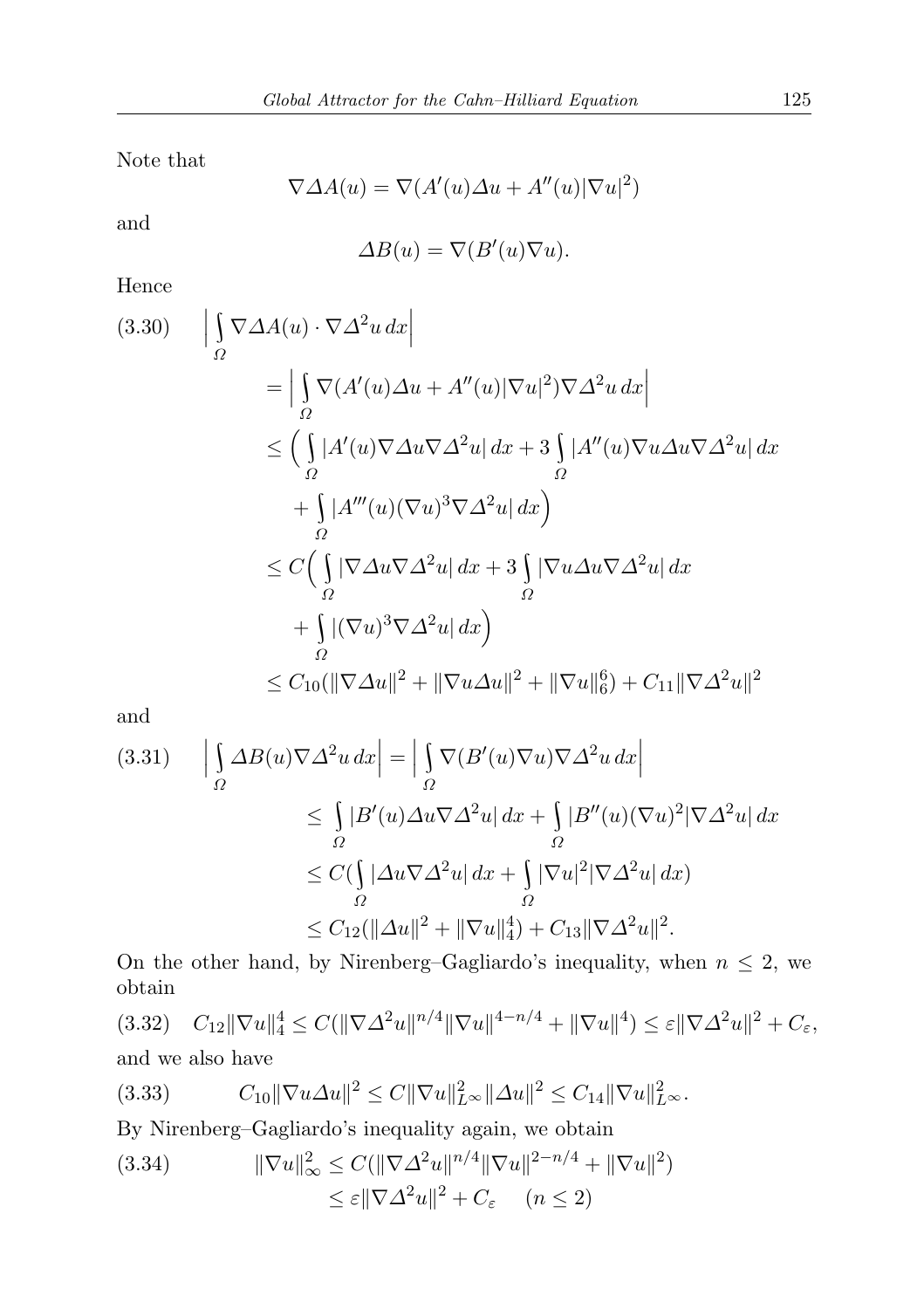and

<span id="page-9-7"></span>(3.35) 
$$
\|\nabla u\|_{6}^{6} \leq C(\|\nabla \Delta^{2} u\|^{n/2} \|\nabla u\|^{6-n/2} + \|\nabla u\|^{6})
$$

$$
\leq \varepsilon \|\nabla \Delta^{2} u\|^{2} + C_{\varepsilon} \quad (n \leq 2).
$$

Thus using  $(3.29)$ – $(3.35)$ , we obtain

$$
\frac{1}{2}\frac{d}{dt}\|\nabla\Delta u\|^2 + \left[\gamma - C_{11} - C_{13}|\beta| - (C_{10} + C_{14} + |\beta|)\varepsilon\right] \|\nabla\Delta^2 u\|^2
$$
  
\n
$$
\leq C_{10} \|\nabla\Delta u\|^2 + C_{15}.
$$

Taking  $\varepsilon$  small enough and  $\gamma$  satisfying  $\gamma - C_{11} - C_{13}|\beta| - (C_{10} + C_{14} + |\beta|)\varepsilon$ > 0, by Young's inequality, we have

<span id="page-9-8"></span>(3.36) 
$$
\frac{1}{2}\frac{d}{dt}\|\nabla\Delta u\|^2 \leq C_{10}\|\nabla\Delta u\|^2 + C_{15}.
$$

On the other hand, integrating  $(3.25)$  between t and  $t + 1$ , using  $(3.26)$ , we have

<span id="page-9-9"></span>(3.37) 
$$
C'C_9 \int_{t}^{t+1} \|\nabla \Delta u\|^2 d\tau \leq \|\Delta u(t)\|^2 + C \leq C\bigg(\frac{2}{C'C_9} + 1\bigg).
$$

Owing to [\(3.36\)](#page-9-8), [\(3.37\)](#page-9-9) and the uniform Gronwall inequality in [\[10\]](#page-10-5), we get

$$
\|\nabla \Delta u\|^2 \le C, \quad t \ge 1.
$$

The lemma is proved.

Then by Theorem I.1.1 of [\[10\]](#page-10-5), we immediately conclude that  $\mathscr{A}_{\kappa}$  =  $\omega(\mathscr{B})$ . The  $\omega$ -limit set of the absorbing set  $\mathscr{B}$  is a global attractor in  $\mathscr{U}_{\kappa}$ . By Lemma [3.2,](#page-7-4) this global attractor is a bounded set in  $H^3(\Omega)$ . Thus the proof of Theorem [2.1](#page-2-1) is complete.

## References

- <span id="page-9-6"></span>[\[1\]](http://dx.doi.org/10.1017/S0004972700016348) J. W. Cholewa and T. Dlotko, Global attractor for the Cahn–Hilliard system, Bull. Austral. Math. Soc. 49 (1994), 277–292.
- <span id="page-9-4"></span>[\[2\]](http://dx.doi.org/10.1006/jdeq.1994.1129) T. Dlotko, *Global attractor for the Cahn–Hilliard equation in*  $H^2$  and  $H^3$ , J. Differential Equations 113 (1994), 381–393.
- <span id="page-9-2"></span>[\[3\]](http://dx.doi.org/10.1016/j.aml.2006.05.014) A. Eden and V. K. Kalantarov, The convective Cahn–Hilliard equation, Appl. Math. Lett. 20 (2007), 455–461.
- <span id="page-9-3"></span> $[4] \quad \text{---}, \quad 3D$  $[4] \quad \text{---}, \quad 3D$  convective Cahn–Hilliard equation, Comm. Pure Appl. Anal. 6 (2007), 1075–1086.
- <span id="page-9-0"></span>[\[5\]](http://dx.doi.org/10.1016/S0167-2789(98)00181-X) A. A. Golovin, S. H. Davis and A. A. Nepomnyashchy, A convective Cahn–Hilliard model for the formation of facets and corners in crystal growth, Phys. D 122 (1998), 202–230.
- <span id="page-9-1"></span>[6] K. H. Kwek, On the Cahn–Hilliard type equation, PhD thesis, Georgia Institute of Technology, 1991.
- <span id="page-9-5"></span>[\[7\]](http://dx.doi.org/10.1006/jdeq.1998.3429) D. S. Li and C. K. Zhong, *Global attractor for the Cahn–Hilliard system with fast* growing nonlinearity, J. Differential Equations 149 (1998), 191–210.